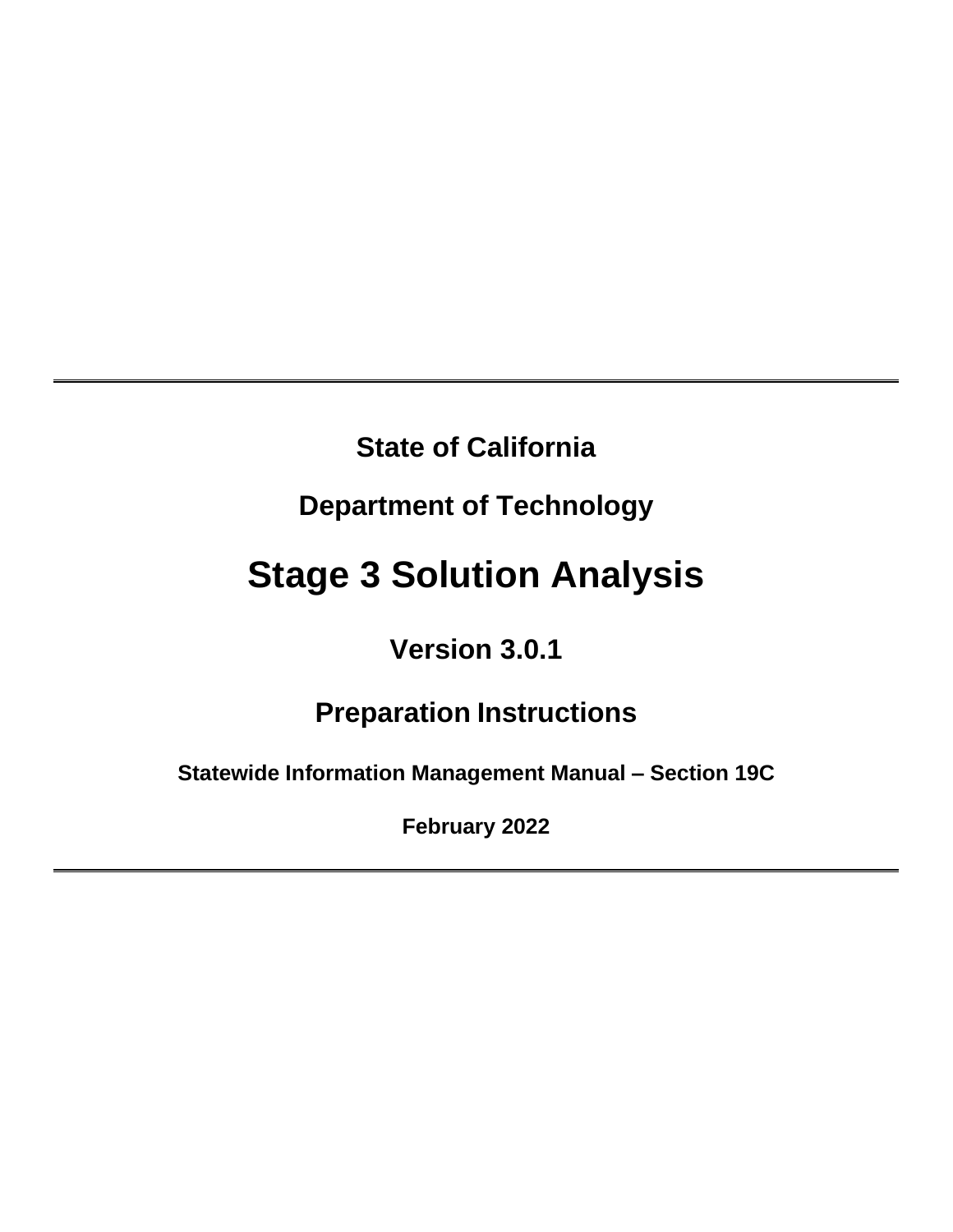### **INTRODUCTION TO THE STAGE 3 SOLUTION ANALYSIS**

### <span id="page-1-0"></span>**Overview**

Statewide Information Management Manual (SIMM) Section 19C, Stage 3 Solution Analysis, is the third stage of the Project Approval Lifecycle (PAL) and provides the basis for agencies/state entities to acquire a solution that best meets business objectives and yields the highest probability of success, including the:

- Maturity of mid-level solution requirements into clearly defined and detailed solution requirements
- Elements to consider in the development of the Statement of Work (SOW)
- Guidance in the solicitation development
- Continual confirmation of organizational planning and readiness

This stage also includes the development of essential contractual deliverables which adhere to state policies and regulations. The Stage 3 Solution Analysis Instructions have been prepared to help State of California agencies and state entities<sup>1</sup> meet the California Department of Technology (CDT) requirements for documentation of proposals for projects.

#### **Clarifications**

- $\checkmark$  Proposal reporting requirements are initially determined as part of the Stage 1 Business Analysis but may have changed as the proposal progressed through the PAL.
- $\checkmark$  For proposals anticipated to be non-delegated, agencies/state entities are required to submit a Stage 3 Solution Analysis to the CDT.
- $\checkmark$  For proposals anticipated to be delegated, agencies/state entities must receive Stage 3 Solution Analysis approval from the agency/state entity's Director, as applicable.
- $\checkmark$  For ancillary procurements over an agency/state entity's Department of General Services (DGS) Delegated Purchasing Authority, the ancillary procurement will require Procurement Oversight involvement (based on SAM Section 4819.2) to conduct, oversee, and award the contract. This type of ancillary procurement may require a separate Stage 3 Solution Analysis submission package.

### <span id="page-1-1"></span>**Stage 3 Format**

Stage 3 Solution Analysis focuses on refining project management elements, developing the solicitation based on the information detailed in Stage 1 and Stage 2, packaging and readying the solicitation for release, and assessing solicitation responses.

Agencies/state entities normally begin by maturing solution requirements and developing SOW components. After requirements and SOW components have been established and vetted through agency/state entity stakeholders and oversight staff, agencies/state entities can continue preparing the formal solicitation package and assessing readiness. This approach allows agencies/state entities to build in and incorporate information from previous stages to ensure the project avoids the omission

<sup>1</sup>**State entity:** Includes every state office, officer, department, division, bureau, board, and commission, including Constitutional Officers. "State entity" does not include the University of California, California State University, the State Compensation Insurance Fund, the Legislature, or the Legislative Data Center in the Legislative Counsel Bureau.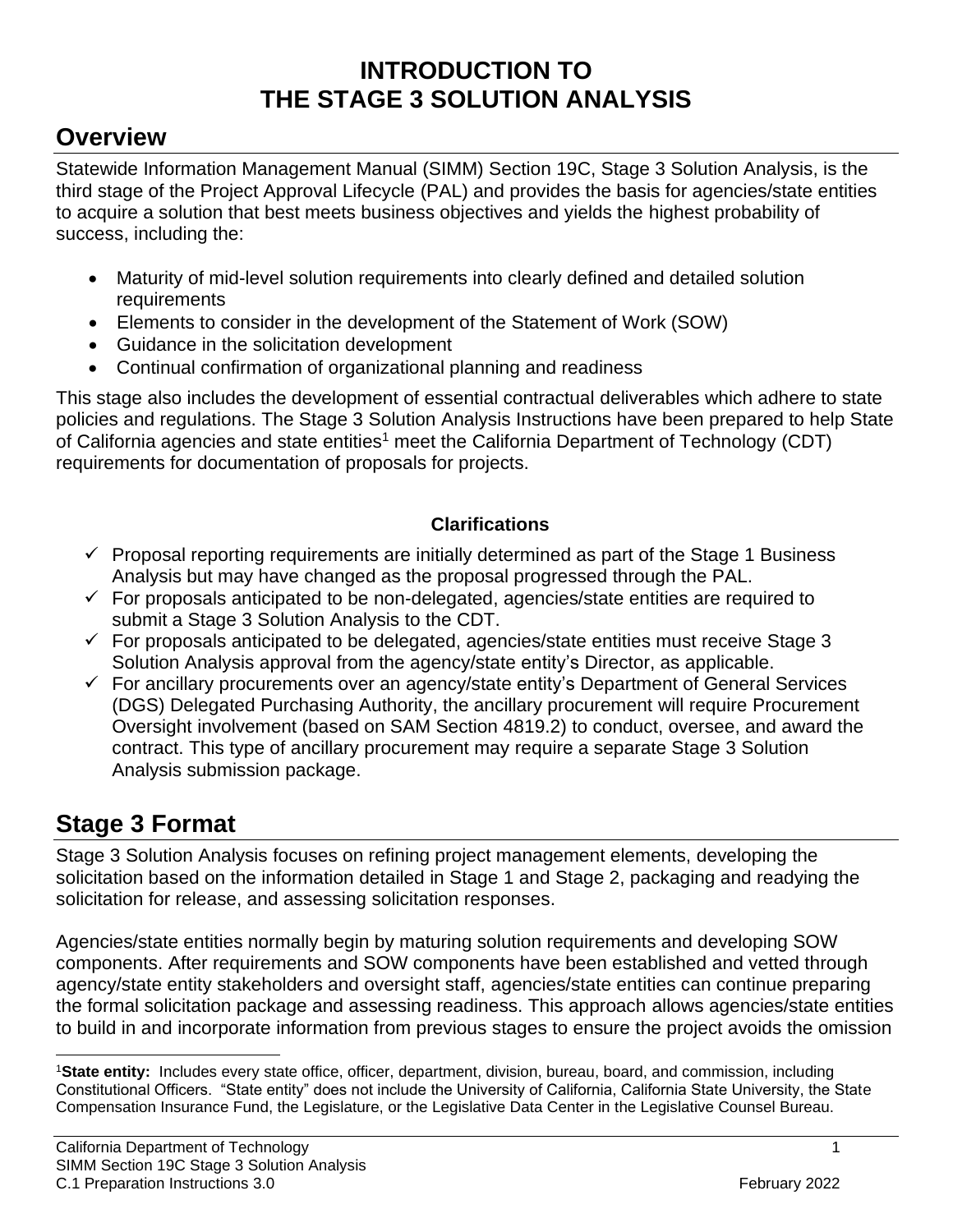of vital information to build the solicitation. For example, once the agency/state entity has identified tasks and key staff in the SOW, it can then build the bidder and key staff qualifications in the solicitation evaluation section and align the minimum qualifications with the actual project task requirements (as outlined in SOW).

# <span id="page-2-0"></span>**Stage 3 Solution Analysis Reporting Requirements**

For proposals anticipated to be non-delegated, the CDT requires specific information from agencies/state entities to carry out its responsibilities in approving the Stage 3 Solution Analysis. To evaluate an agency/state entity's Stage 3 Solution Analysis, the CDT needs to fully understand the procurement methodology and the approach to obtain a solution. Each proposal must provide sufficient detail to describe the procurement profile as a whole, solution requirements, SOW, evaluation criteria, cost/payment model, and staffing plan.

Each agency/state entity is responsible for ensuring its Stage 3 Solution Analysis analyses meet CDT requirements. The Stage 3 Solution Analysis must be comprehensive and cannot rely on verbal or subsequent written responses (e.g., emails) to the CDT staff's questions to provide needed justification for the submission. Incomplete submissions that fail to provide relevant information in written form may be returned without consideration at the discretion of the CDT.

The CDT may, at its discretion, request additional information from the agency or state entity. Per SAM Section 4819.31, the CDT's Office of Statewide Project Delivery (OSPD) may request to review and or approve IT Non-delegated Procurements prior to release to the public.

### **Changes to Previously Approved Submittals**

As a proposal progresses through each stage of the PAL, further analysis is conducted, uncertainties are cleared, and information used for decision-making improves. As additional information is collected (e.g., cost estimates, schedules, and business objectives), the information submitted in an earlier stage can be refined. If information from a previously approved Stage needs to be updated, the agency/state entity should submit an updated Stage 1 Business Analysis and/or Stage 2 Alternatives Analysis along with the Stage 3 Solution Analysis submittal.

#### **Changes to Reportability Status**

If at any stage in the PAL a proposal initially anticipated to be delegated now meets any of the reportability criteria as per State Administrative Manual (SAM) 4819.37, the agency/state entity is required to resubmit all previous Stage/Gate deliverables with all applicable sections completed for CDT review and approval.

# **Microsoft (MS) Word Version Forms**

To ensure California's compliance with the Americans with Disabilities Act (ADA) as Amended, the CDT will only support and accept for submission the Stage 3 Solution Analysis version 3.0 (MS Word form) starting February 28, 2022. The submissions will be checked for ADA compliance and returned to the department if ADA guidelines are not met.

#### **Stage 3 Solution Analysis Version 3.0 Changes**

The Stage 3 Solution Analysis version 3.0 contains the following changes:

- The form has been renamed from Stage 3 Solution Development to Stage 3 Solution Analysis.
- The form no longer uses tables as a means of organizing content.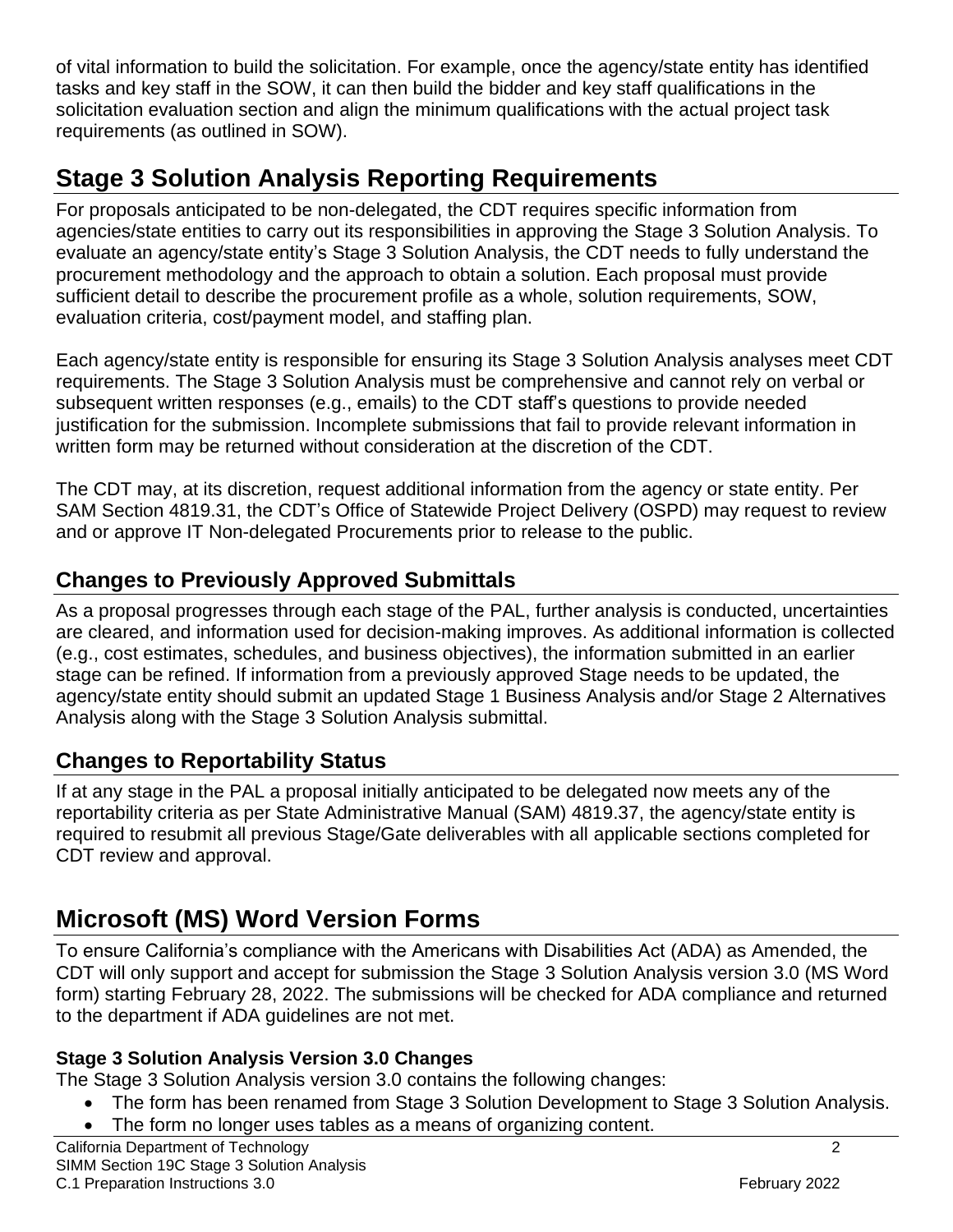- Sections that required check boxes are now drop-down fields or narrative areas.
- Multiple sections have been refined and moved to the STP Procurement Assessment Form.
- Parts A and B have been combined into a single form with the curated questions.
- Some sections that require artifacts to be attached to the word document will now be required to be submitted as attachments to the submission email.
- Preliminary Assessment has been removed, questions have been distributed among Stage Gate forms if they were deemed relevant.
- Many documents are being asked to be submitted with this proposal. CDT can accept up to 25MB of attachments per email, 1000 document count limit.
- Sections that previously required inputting data from attachments have been pared down to allow for minimal information along with submission of the attachments instead.

# <span id="page-3-0"></span>**Stage 3 Solution Analysis Transmittal Requirements**

The Project Approval Executive Transmittal Form, located in SIMM Section 19G, will be used to satisfy the transmittal requirements for Stage 3 Solution Analysis.

- $\checkmark$  State entities are required to sign and submit the Project Approval Executive Transmittal to their governing agency for approval.
- $\checkmark$  Agencies are required to sign and submit the Project Approval Executive Transmittal to the CDT.

**Exception –** State entities that are not governed by an agency can sign and submit the Project Approval Executive Transmittal directly to the CDT.

*State entity: Includes every state office, officer, department, division, bureau, board, and commission, including Constitutional Officers. "State entity" does not include the University of California, California State University, the State Compensation Insurance Fund, the Legislature, or the Legislative Data Center in the Legislative Counsel Bureau.*

The Stage 3 Solution Analysis should be submitted to the CDT through the CIO Project Oversight email address at: [\(ProjectOversight@state.ca.gov\)](mailto:ProjectOversight@state.ca.gov).

# <span id="page-3-1"></span>**Project Approval Executive Transmittal**

The transmittal template (available in SIMM Section 19G) contains the approving agency/state entity executive signatures, with the following components:

- **1. State Entity Name**: Select the state entity name that prepared the Stage 3 Solution Analysis. Designate one state entity as owner if multiple state entities have a role in the proposal.
- **2. Agency Name**: Select the agency name that prepared the Stage 3 Solution Analysis. Designate one agency as owner if multiple agencies have a role in the proposal. This field is not required for state entities not governed by an agency.
- **3. Organization Code**: Select the organization code for the state entity responsible for the proposal.
- **4. Name of Proposal**: Enter the proposal name as determined by the agency/state entity in the approved Stage 1 Business Analysis.
- **5. Department of Technology Project Number**: Enter the project number assigned by the CDT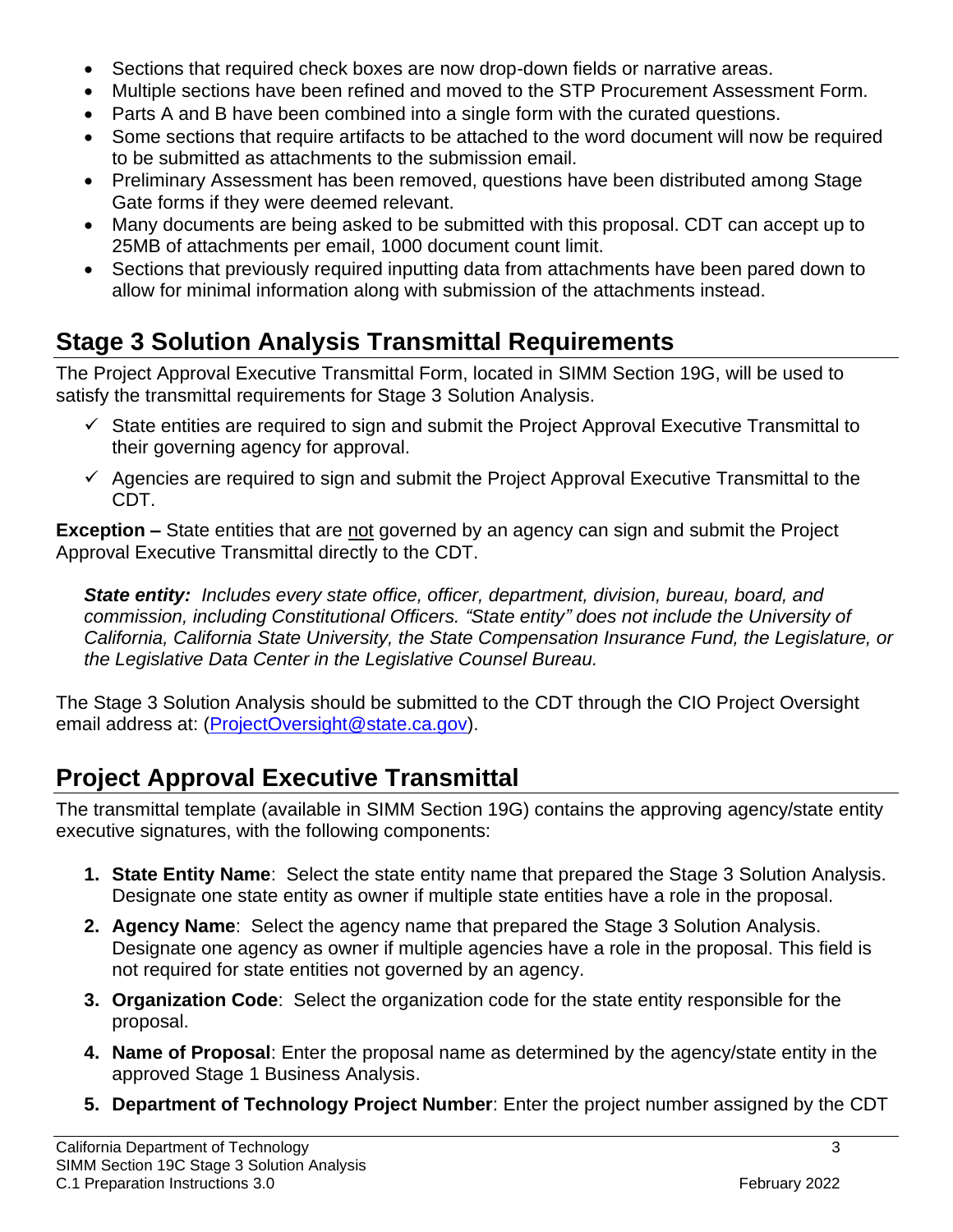during the Stage 1 Business Analysis (in "0000-000" format).

- **6. Submission Deliverable**: Select the Stage/Gate deliverable(s), as applicable. For Stage 3 Solution Analysis transmittals, be sure to also select the appropriate part – Part A or Part B.
- **7. Approval Signatures:** The agency/state entity executive approval signatures are required, documenting commitment and involvement at the agency/state entity level. The required signatures include those of the Information Security Officer, Enterprise Architect, Chief Information Officer, Budget Officer, Procurement and Contracting Officer, State Entity Director, Agency Information Officer and the Agency Secretary.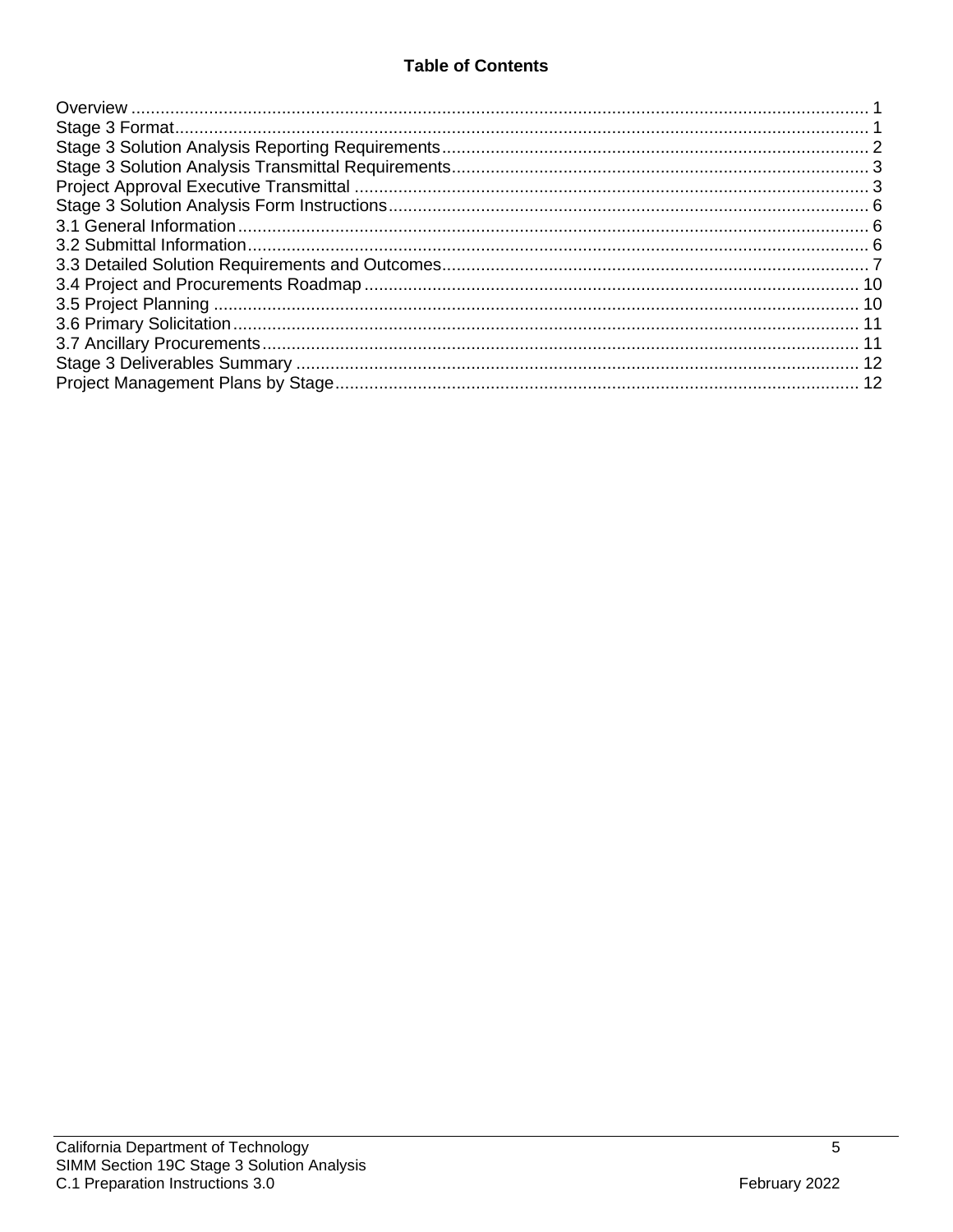### <span id="page-6-0"></span>**Stage 3 Solution Analysis Form Instructions**

Agencies/state entities may submit the Stage 3 Solution Analysis with guidance from the OSPD Project Approvals and Oversight Manager and Statewide Technology Procurement (STP) (as applicable).

It is important to note that the Stage 3 Solution Analysis work products (e.g., detailed solution requirements, SOW) and responses, along with the Stage 3 Evaluation Scorecard, may be used to determine the agency/state entity's readiness to move into Stage 4.

### <span id="page-6-1"></span>**3.1 General Information**

**Agency or State Entity Name:** Select the agency/state entity name that prepared and is responsible for the Stage 2 Alternatives Analysis proposal. Designate one agency or state entity as owner if multiple agencies or state entities have a role in the proposal. Includes the Organization Code in the dropdown list.

**If Agency/State entity not in list, enter here:** Enter the agency/state entity if not in dropdown list above including Organization Code.

**Proposal Name:** Enter the proposal name and acronym as determined by the agency/state entity.

**Department of Technology Project Number:** Enter the number assigned by the CDT in Stage 1 (in "0000-000" format).

**S3SA Version Number:** Select the version of the current S3SA. This selection should be used to keep track of the active document.

**CDT Billing Case Number:** Enter the Case Number issued by CDT's ServiceNow system for billing. If you do not have a Case Number, please click on the link in the S3SA form to access the ServiceNow page. A request can be placed through this service to obtain a case number for billing.

# <span id="page-6-2"></span>**3.2 Submittal Information**

**Contact Name:** Enter the name for agency/state entity person who will be the primary point-ofcontact for control agency questions and comments.

**Contact Email:** Enter the email address of the contact provided above.

**Contact Phone**: Enter the ten-digit phone number of the contact provided above.

**Submission Type:** Select one of the following types of submission.

**New Submission**: Initial submission to the CDT.

**Updated Submission (Pre-Approval):** Updated submission based on review and feedback from the CDT, critical partners or other stakeholders prior to formal approval.

**Updated Submission (Post-Approval):** If Stage 3 Solution Analysis has been previously approved by the CDT and new information or updates are required, the submittal should be updated based on new information. For instance, as a proposal progresses through each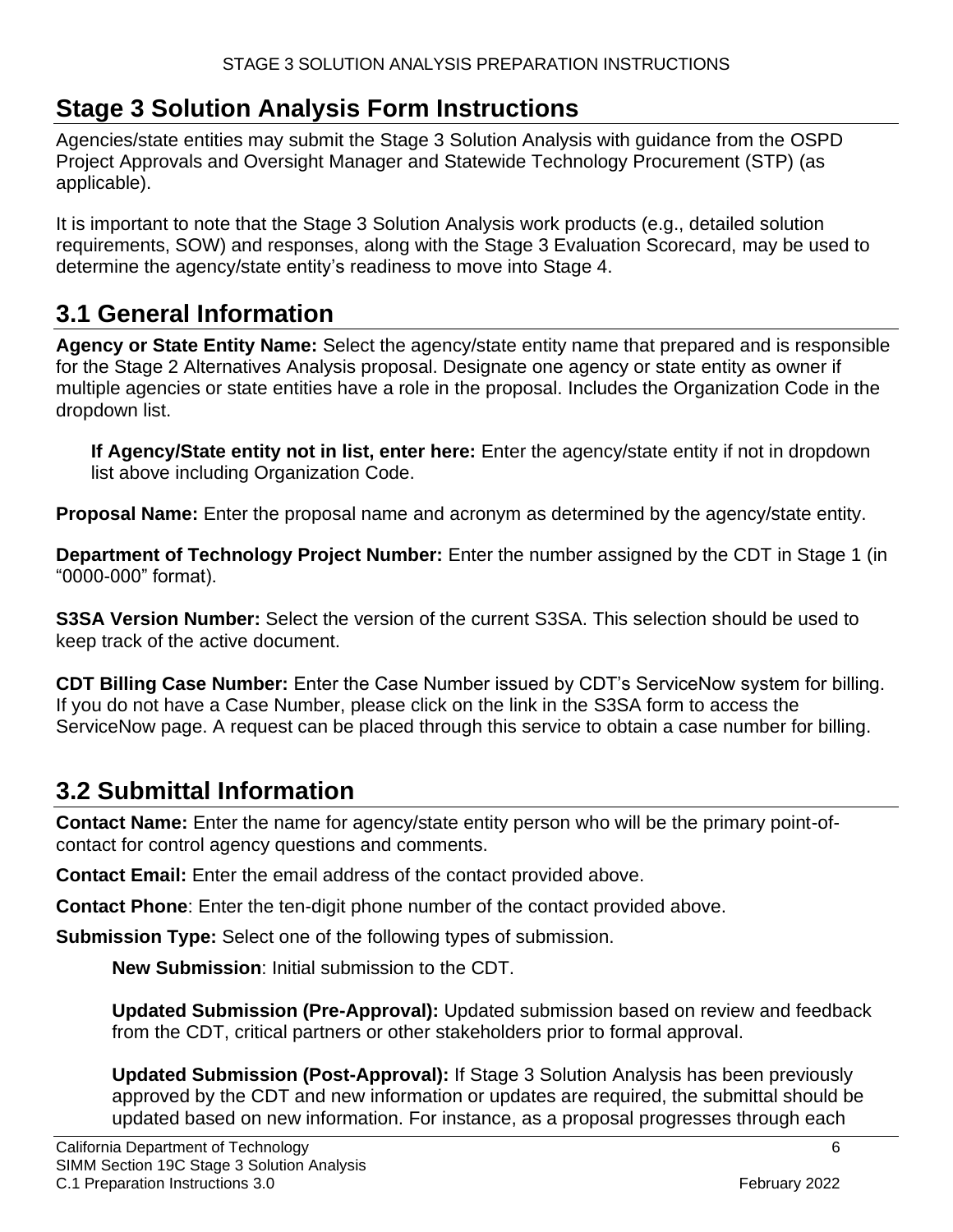stage of the PAL, further analysis is conducted, uncertainties are cleared, and data used for decision-making improves, in this case an update to the Stage 3 Solution Analysis may be required.

**Withdraw Submission:** An agency/state entity may decide to withdraw the Stage 3 Solution Analysis for various reasons (e.g., change in direction, feasibility, budgetary issues). If an agency/state entity wishes to withdraw a previously submitted or approved proposal from further consideration, check this field and submit the Stage 3 Solution Analysis to the CDT.

If "Withdraw Submission" is selected, select the reason for the withdrawal from the dropdown menu. If "Other," specify the reason in the space provided.

Contact your CDT Office of Statewide Project Delivery (OSPD) Project Approval and Oversight Manager and Agency Information Officer (if applicable) to inform them of your intention to withdraw the proposal. The CDT will send a written confirmation of withdrawal and communicate to all associated stakeholders. Once a proposal is withdrawn, the agency/state entity will be required to submit a new Stage 2 Alternatives Analysis to continue with a proposal for the same or a similar request.

**Sections Changed, if an update or a resubmission:** If either Submission Type "Updated Submission (Pre-Approval)" or "Updated Submission (Post Approval)" is selected, then enter the section numbers where updates have been made.

**Summary of Changes:** Provide a concise summary of changes made.

*TIP: Highlight or otherwise indicate new or changed text within the modified section.*

**Project Approval Executive Transmittal:** Include a copy of the signed Project Approval Executive Transmittal for Stage 2 Alternatives Analyses with your submission; use the Transmittal Form located in SIMM Section 19G.

**Procurement Assessment Form:** Include a copy of the B.5 STP Procurement Assessment form with your submission. This form needs to be filled out with all information required for Stages 2 and 3. The STP Procurement Assessment Form can be found in SIMM Section 19B.

**Conditions from Stage 2 Approval:** Add any conditions from the Stage 2 Approval placed on the project by CDT.

# <span id="page-7-0"></span>**3.3 Detailed Solution Requirements and Outcomes**

#### **Detailed Solution Requirements and Outcomes**

The main objective or goal in defining detailed solution requirements and outcomes is to further mature and communicate stakeholder needs and ensure the proposed solution or system functions as required. In the Stage 1 Business Analysis, strategic business goals, business problems or opportunities, and objectives form the initial business requirements for the proposal. Business process workflows produced during the Stage 2 Alternatives Analysis provide the context for further elaboration of business requirements into mid-level solution requirements. The mid-level requirements should include all project-related requirements. As part of the Stage 3 Solution Analysis,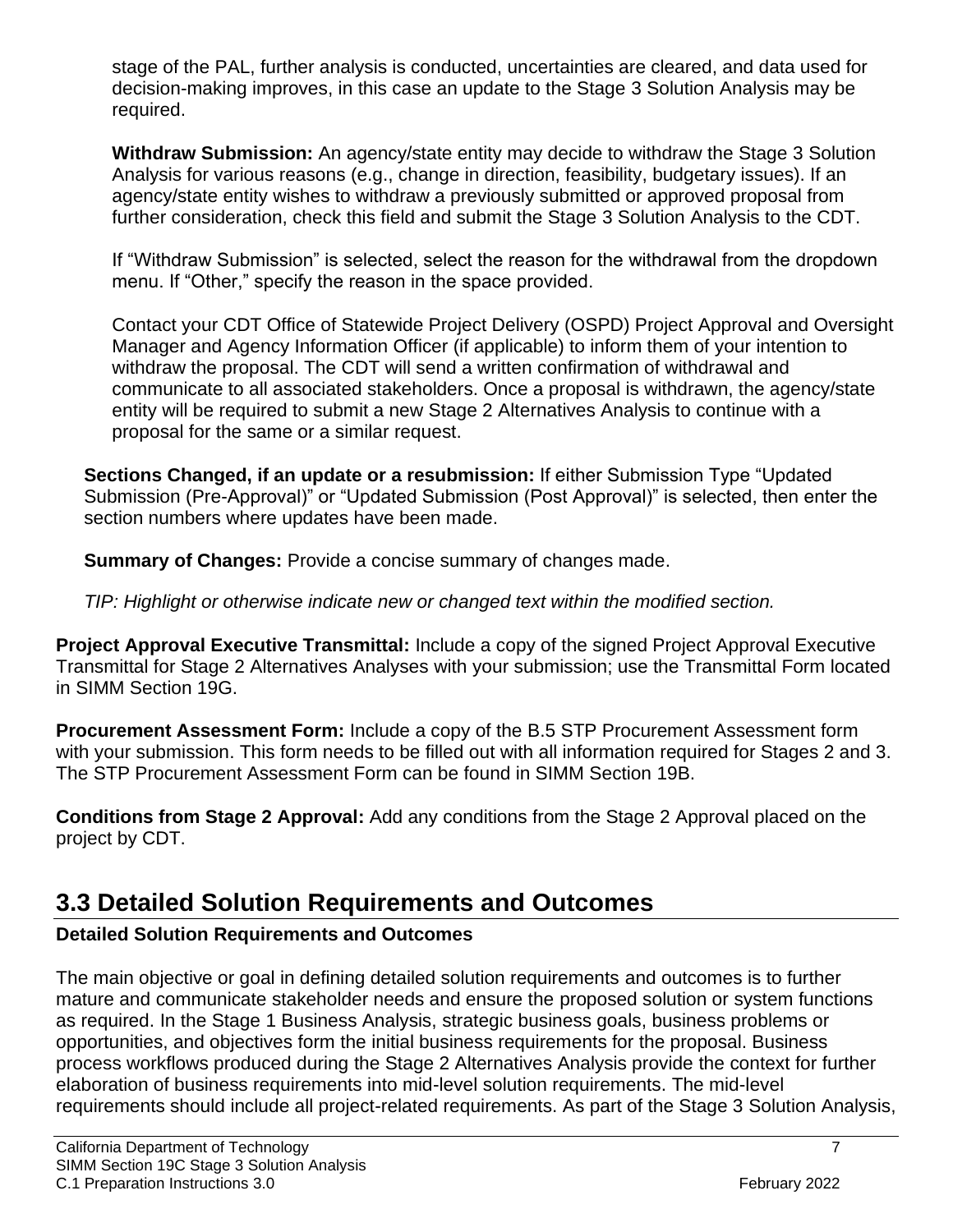mid-level solution requirements are matured into detailed requirements that align with sections of the SOW and solicitation. For the purposes of the PAL, solution requirements continue to be subclassified into functional, non-functional, and project/transition requirements.

One of the key factors in documenting the solution requirements is to consider that each requirement must trace back to a minimum of one mid-level solution requirement. This will be noted in the Stage 3 template under the columns noted as "(Stage 2) Mid-level Requirement Category" and "(Stage 2) Mid-level Requirement Number," respectively. Throughout this process, the requirements will be used to build the solicitation.

Suppose the agency/state entity utilized Use Cases to document the mid-level requirements. Use Cases may continue to be used to document matured functional, non-functional, and mandatory optional requirements. In that case, however, project/transition requirements will need to be detailed in the Stage 3 Requirements Template or another appropriate mechanism that documents these requirements.

Refer to the SIMM Section 170A General Requirements Guidelines and SIMM Section 170B Project Requirements Development Instructions for additional information regarding requirements maturity.

#### **To-Be Workflow(s)**

Custom or Modified-off-the-Shelf (MOTS) solutions require to-be business process workflow diagrams to be developed for all new or proposed changes to business processes related to this proposal. The business process workflow consists of mapping a series of necessary business functions that depict an abstract graphical view of real work and personnel under different situations or timeframes. The workflow should include the events that initiate each process (i.e., the trigger event) and the results of those processes. The workflow should include the following components:

- Business Process Illustrate the active roles and the activity the role conducts during the business process. Include the parallel processes as well as sequential steps in a process that executes the successful completion of the business process.
- Business Rules Any business policies or procedures that dictate the need for the business process.
- Trigger Events One or more events that directly start a business process (e.g., receive a request, phone call, or a scheduled date).
- Results One or more outcomes from the execution of a business process.
- Data Information or a collection of information flowing through the process (e.g., business documents, emails, etc.); an external data input for the entire process; a data output or data results of the entire process; a data store where the process can read/write data (e.g., a database, a microfiche cabinet, a document imaging storage, etc.)

#### **Statement of Work**

The SOW is a formal document that captures and defines the work activities, deliverables, contractual obligations, and timelines that a contractor must execute in performance of specified work for the state. The SOW is the most essential document in any solicitation package and/or contract. This document includes but is not limited to, traceability to the detailed solution requirements, contractor requirements, payment milestones, and standard regulatory and governance terms and conditions. The SOW is read, interpreted, and held accountable by both technical and non-technical personnel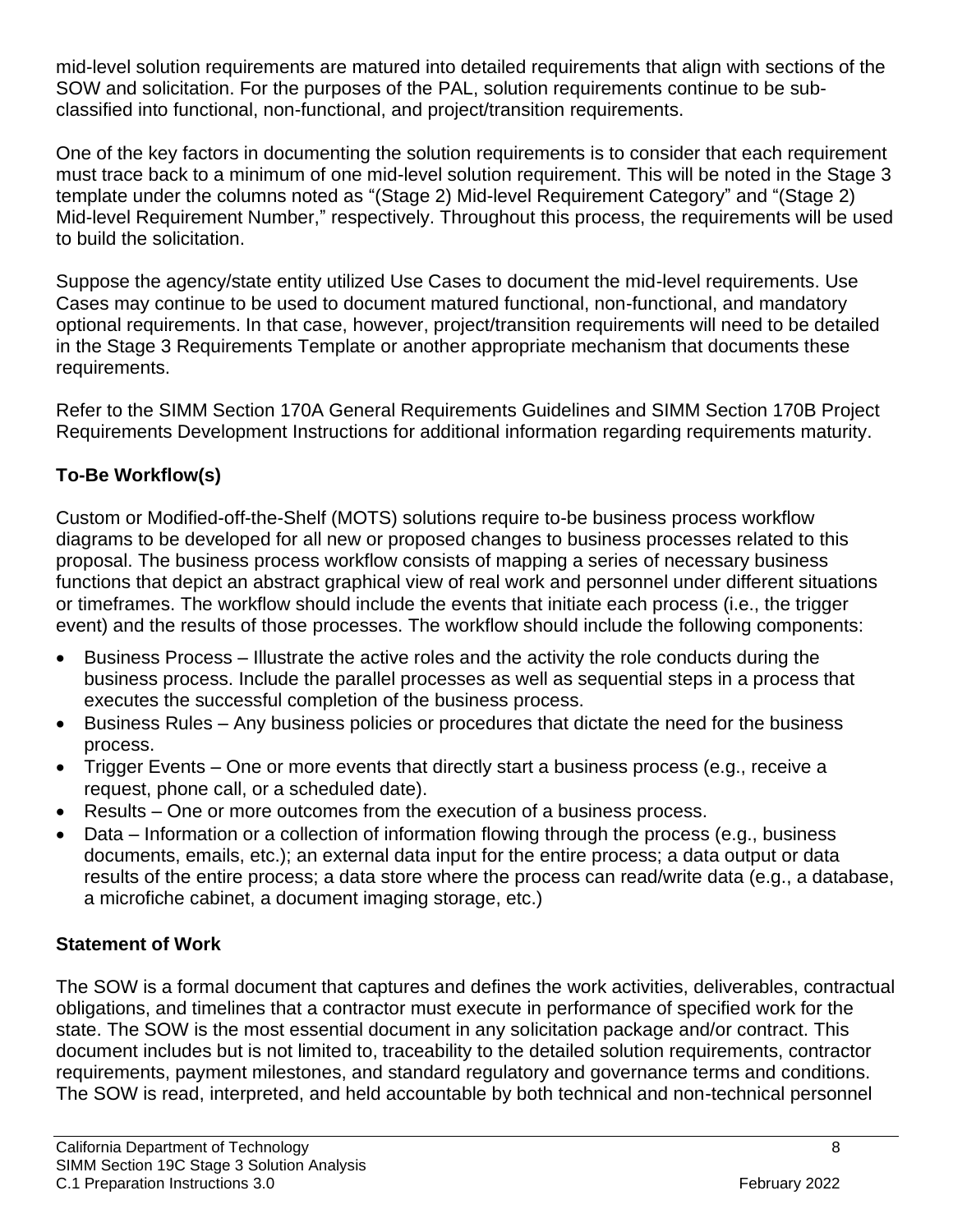with different backgrounds. Therefore, the investment of time and effort to write a clear and high quality SOW that can be easily understood by both technical and non-technical personnel will:

- Enable the contractor to clearly understand the requirements and needs of the state;
- Allow the contractor to more accurately cost their proposal and submit higher quality technical proposals during the solicitation;
- Provide a baseline for the development of other parts of the solicitation document(s), particularly the evaluation criteria and proposal instructions;
- Minimize the need for change orders during project implementation, which minimizes risk of potential cost increases and schedule delays;
- Allow both the state and the contractor to assess performance; and
- Reduce claims and disputes under the contract.

*Note: The Statement of Work should only be attached for SOW's related to the primary solicitation. Refer to the [SCM Volume 3](http://www.documents.dgs.ca.gov/pd/poliproc/pdfCompleteSCMv3/pdfCompleteSCMv3.pdf) and SIMM Section 180 STP Statement of Work Guidelines for general direction, information, and recommendations for large IT Non-delegated Projects.*

- **1. Attach detailed Requirements and Outcomes documents, including traceability matrix to the email submission. Include any changed or updated requirements.** Solution Requirements must trace back to the Stage 2 Mid-Level Solution Requirements and the SOW. This traceability is critical in controlling scope, ensuring delivery of a completed solution that is neither more nor less than what was agreed to by project stakeholders, and will help to identify gaps in mid-level requirements.
- **2. Stage 2 Requirements and Outcomes Changes.** As requirements are matured, Mid-Level Solution Requirements developed as part of the Stage 2 Alternatives Analysis may have been modified in order to address potential problems/business needs. The following questions help identify the scope of changed, added, or deleted requirements.

Since approval of the Stage 2 Alternatives Analysis, has the agency/state entity developed or modified any requirements and/or outcomes that were not represented in Stage 2? Select "Yes," if the agency/state entity has developed or modified any requirements and/or outcomes. Select "No," if the agency/state entity has not, and skip to question 3.

If "Yes," explain.

Enter a brief explanation of changes in the text area.

If "Yes," please describe the nature and scope of the change(s) and how the requirements and/or outcomes align with the business objectives established in the Stage 1 Business Analysis:

Enter a brief narrative in the text area provided.

*Note: Additional review may be necessary if there have been changes to the mid-level solution requirements.*

**3. Attach the updated To-Be Workflow(s) to your email submission.** Attach the To-Be business process workflow diagram(s) in PDF, Visio, or another electronic format to your email submission.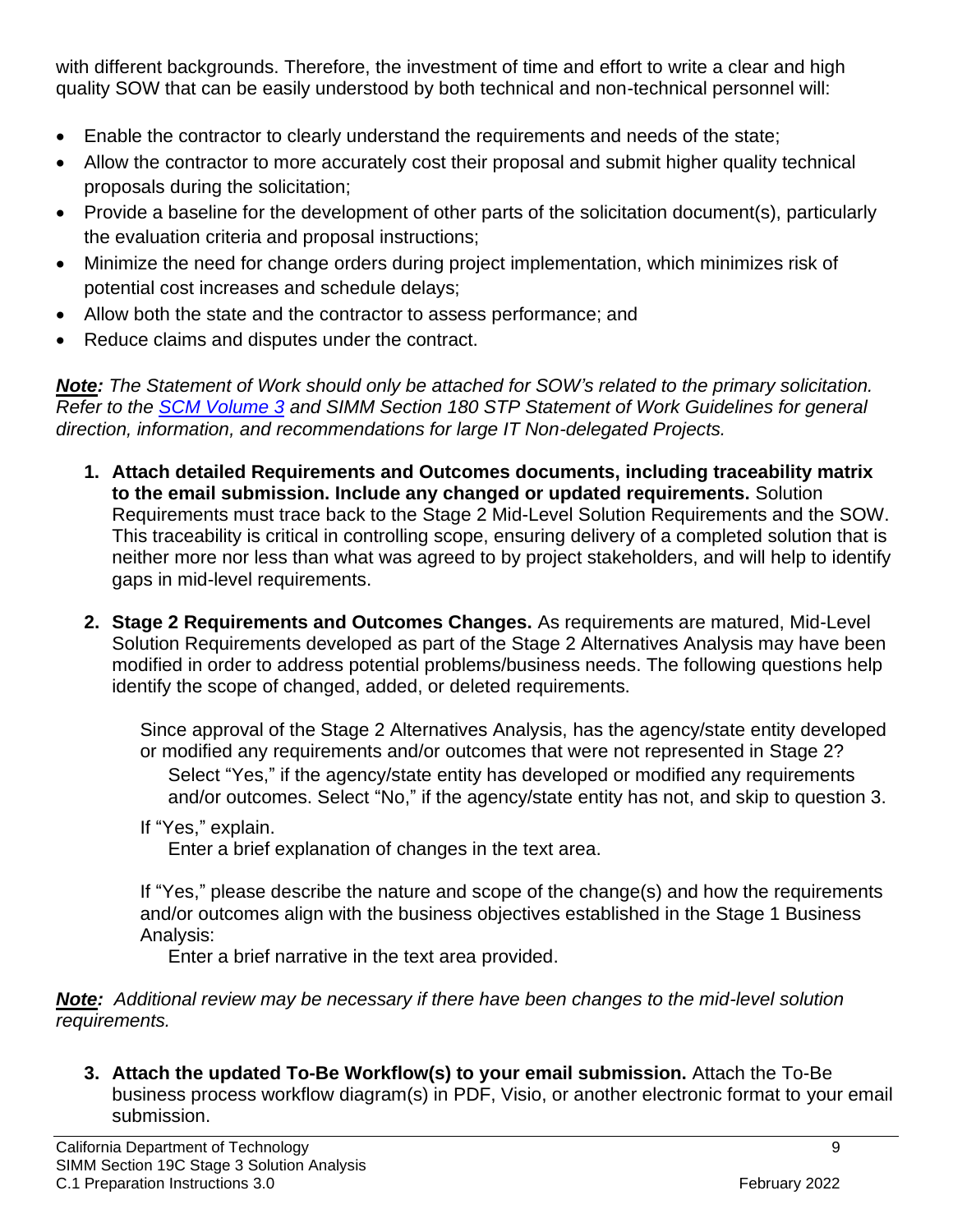If To-Be business process workflow is not attached, explain why.

Provide a brief explanation of why the to-be business process workflow is not needed (e.g., COTS).

#### **4. Attach the Statement of Work to your email submission.**

### <span id="page-10-0"></span>**3.4 Project and Procurements Roadmap**

Stage 3 Solution Analysis should identify significant project milestones and related procurements to support the project's objectives. The roadmap or summary should be high-level but detailed enough to provide a clear vision of the overall project, from start to finish.

#### **Attach a Project and Procurements Roadmap or Summary to the submission.**

The roadmap or summary should include both the primary and all ancillary procurements.

### <span id="page-10-1"></span>**3.5 Project Planning**

Stage 3 Solution Analysis documentation should closely align with project management planning deliverables. Project management plans developed during this stage typically relate to solution requirements, timelines, and staffing strategies. Refer to the SIMM Section [17 California Project](http://capmf.cio.ca.gov/)  [Management Framework \(CA-PMF\)](http://capmf.cio.ca.gov/) for templates and additional information.

Indicate the status of the following project management plans or project artifacts. Select "Yes" if the plan/artifact is complete, approved by the designated agency/state entity authority, and available for CDT review. Select "No" if the plan/artifact is under development, pending review/approval, or not yet started. Select "Not applicable" if the plan/artifact is not needed for the proposed project. If "No" or "Not Applicable" is selected, provide an explanation in the "Status" area under the respective plan.

**Are the following Project Management Plans or artifacts completed to the required level, approved by the designated agency/state entity authority, and available for the Department of Technology to review?** Choose: "Yes," "No," "or "Not applicable," provide the artifact status in the space provided.

- Project Management Plan (Draft)
- Risk Management Plan (Approved)
- Issue and Action Item Management Plan (Approved)
- Change Control Management Plan (Approved)
- Quality Management Plan (Approved)
- Testing Management Plan (Approved)
- Security Management Plan (Approved)
- Contract Management Plan (Updated Draft)
- Other (enter name)

If "Other," type the plan name in the space provided.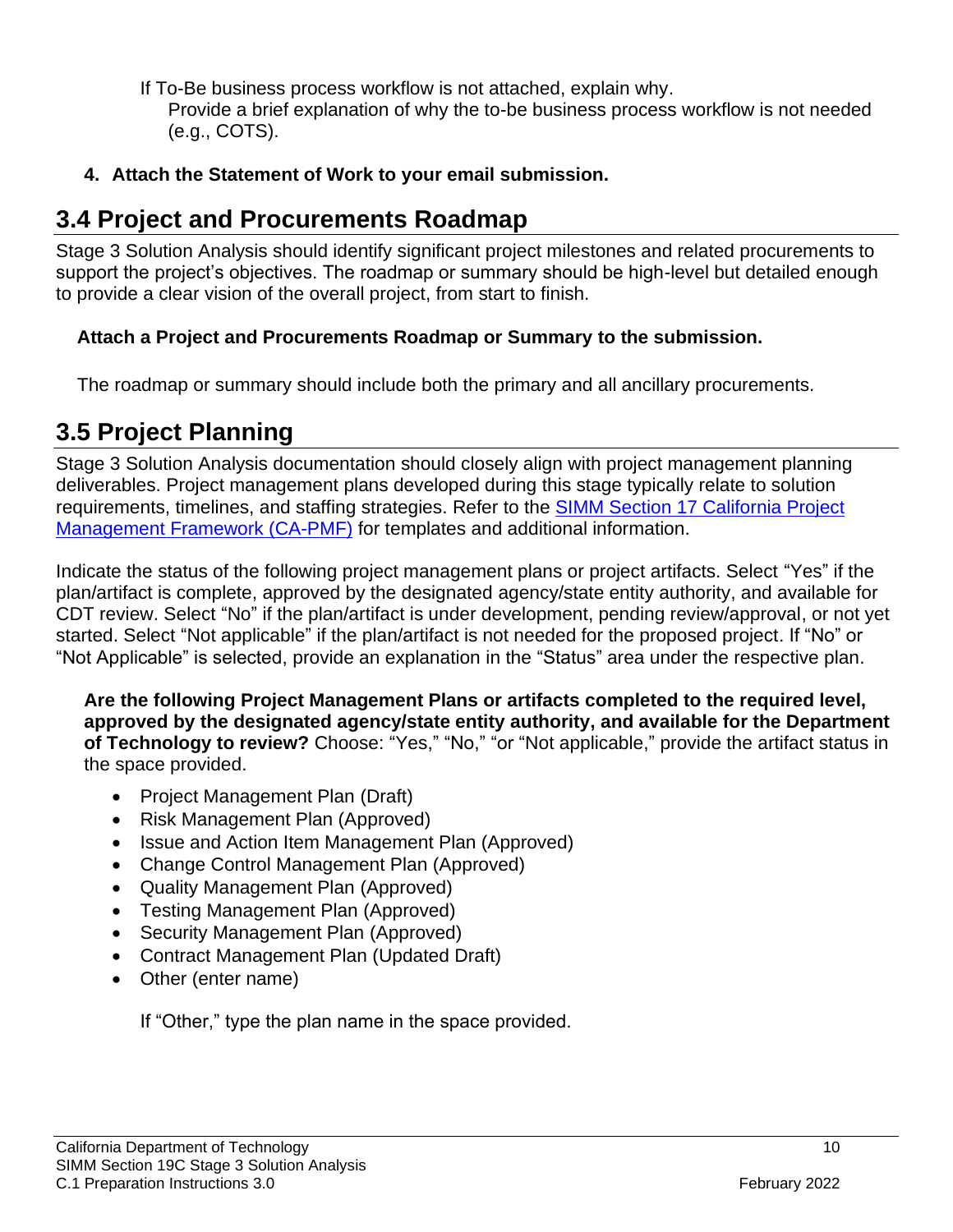### <span id="page-11-0"></span>**3.6 Primary Solicitation**

The agency/state entity must submit the proposed Primary Solicitation package, including all attachments, exhibits, and appendices, to the CDT as part of the Stage 3 Solution Analysis formal submittal.

#### **Attach the Primary Solicitation document to your email submission.**

For a standard procurement, please attach a copy of your IFB, RFP, or RFO.

For a challenge-based procurement, please attach a copy of the solicitation.

*Note: CDT may require formal Stage 3 Solution Analysis approval before the Primary Solicitation can be released to the public/vending community.*

*Note: If unable to attach the package due to size, please submit a zip file.*

*Note: In instances when the agency/state entity will not conduct a solicitation (e.g., NCB), the agency/state entity must submit the SOW to their email submission.* 

### <span id="page-11-1"></span>**3.7 Ancillary Procurements**

The agency/state entity must submit all in-progress and completed ancillary procurement solicitation package(s), including all attachments, exhibits, and appendices, to the CDT as part of the Stage 3 Solution Analysis formal submittal.

**1. Attach all in-progress and completed ancillary procurement documents to your email submission.**

*Note: If unable to attach the package due to size, please submit a zip file.*

**2. Has the project begun procurement activities for Independent Verification and Validation (IV&V) services per the State Administrative Manual Section 4940.3?** Choose an item.

If "Yes," indicate the planned start date for IV&V services below:

Enter a date.

If "No" or "Not Applicable," provide a brief explanation below:

Enter a short description.

#### **3. Provide the following information for each of your ancillary procurements:**

**Service Type:** Choose an item.

If "Other," specify: Enter a brief description of services.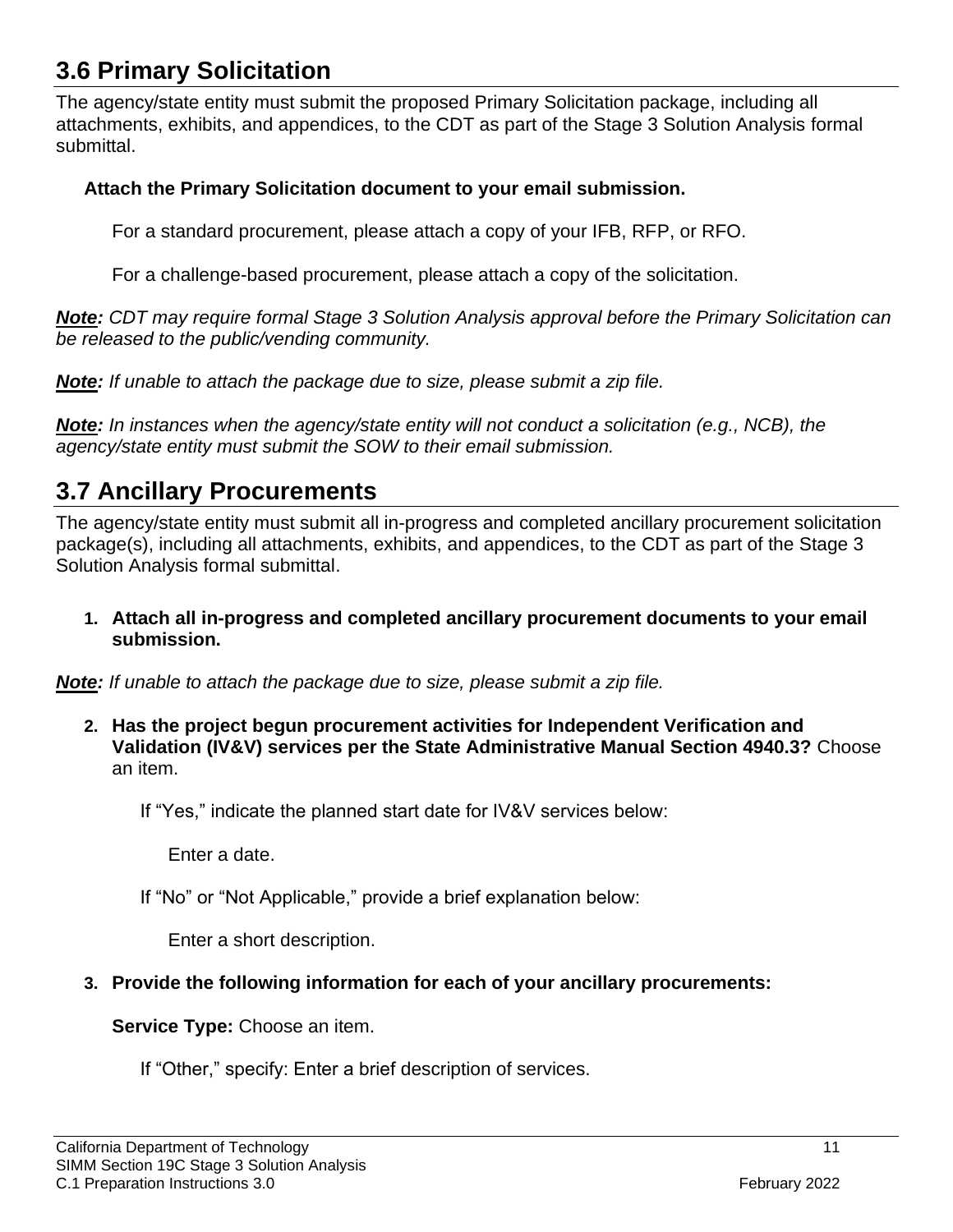**Roles/Responsibilities or Tasks:** Enter a brief description of the roles/responsibilties of the contracted staff.

**Status:** Choose an item.

**CDT STP Conducted:** Select "Yes," if CDT STP will conduct the solicitation on behalf of the agency/state entity. Select "No," if CDT STP has allowed the agency/state entity to conduct the procurement under its own Procurement Authority delegated by the Department of General Services.

**Procurement Type:** Choose an item.

If "Other," specify: Enter the type of procurement vehicle used.

**Length of Contract:** Enter the length of contract in months (e.g., 36 months).

*Note: In instances when the agency/state entity will not conduct a solicitation (e.g., NCB), the agency/state entity must submit the SOW to their email submission.*

# <span id="page-12-0"></span>**Stage 3 Deliverables Summary**

The following lists out the required deliverables for the Stage 3 Solution Analysis document to be submitted by the department. Please note that the CDT can receive emails containing a maximum of 25MB of attachments and 1000 files. If your email needs to be split, please let us know during the submission in case the emails are received out of order.

Stage 3 Deliverable List:

- Stage 3 Solution Analysis Document
- Project Executive Transmittal
- STP Procurement Assessment Form completed with Stages 2 and 3 information
- Detailed Solution Requirements and Outcomes Document
- Statement of Work
- Project and Procurements Roadmap
- Primary Solicitation
- Ancillary Procurement Documents

# <span id="page-12-1"></span>**Project Management Plans by Stage**

The following plans are due during the Project Approval Lifecycle framework:

#### Stage 2:

- Scope Management Plan (Approved)
- Communication Management Plan (Approved)
- Schedule Management Plan (Approved)
- Procurement Management Plan (Approved)
- Requirements Management Plan (Approved)
- Stakeholder Management Plan (Draft)
- Governance Plan (Draft)